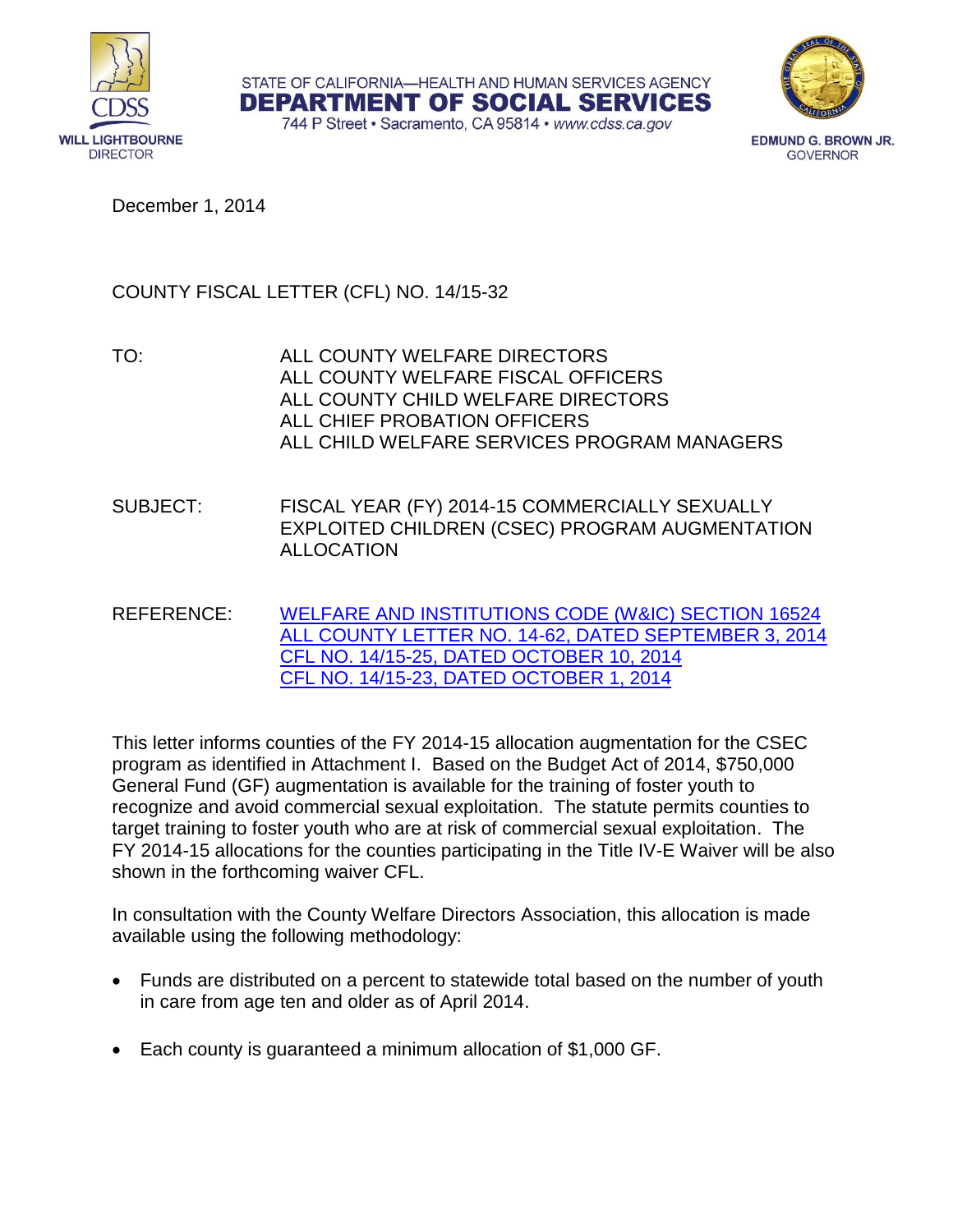CFL No. 14/15-32 Page Two

Allowable CSEC activities that can be funded from this allocation are detailed in Welfare and Institutions Code (W&IC) sections 16524.7(a)(2), 16524.7(a)(3) and 16524.7(a)(4). These activities include CSEC Program implementation expenditures, prevention and intervention services and training related to victims of commercial sexual exploitation. Pursuant to W&IC section 16524.7(b), funds allocated for the CSEC Program shall not supplant funds for existing programs.

Effective with the December 2014 quarter, Program Code (PC) 918 – CSEC Services and PC 920 – CSEC Protocol Development will be available to capture administrative activities related to the CSEC program. Expenditures exceeding the GF allocation will be shifted to county only funding using State Use Only Code 919. For further detail on claiming instructions, please refer to [CFL NO. 14/15-23.](http://www.cdss.ca.gov/lettersnotices/EntRes/getinfo/cfl/2014-15/14-15_23.pdf)

Any county that claims activities under this allocation will be considered as having opted into the CSEC Program for FY 2014-15. This does not imply a county is opting in for FY 2015-16; separate instructions will be provided by the California Department of Social Services by January 2015 regarding the process for counties to opt in for FY 2015-16.

Program related questions regarding the CSEC program should be directed to the Office of Child Abuse Prevention at (916) 651-6960. Any questions regarding this allocation should be directed to [fiscal.systems@dss.ca.gov.](mailto:fiscal.systems@dss.ca.gov)

Sincerely,

## *Original Document Signed By:*

BRIAN DOUGHERTY, Chief Financial Management and Contracts Branch

Attachment